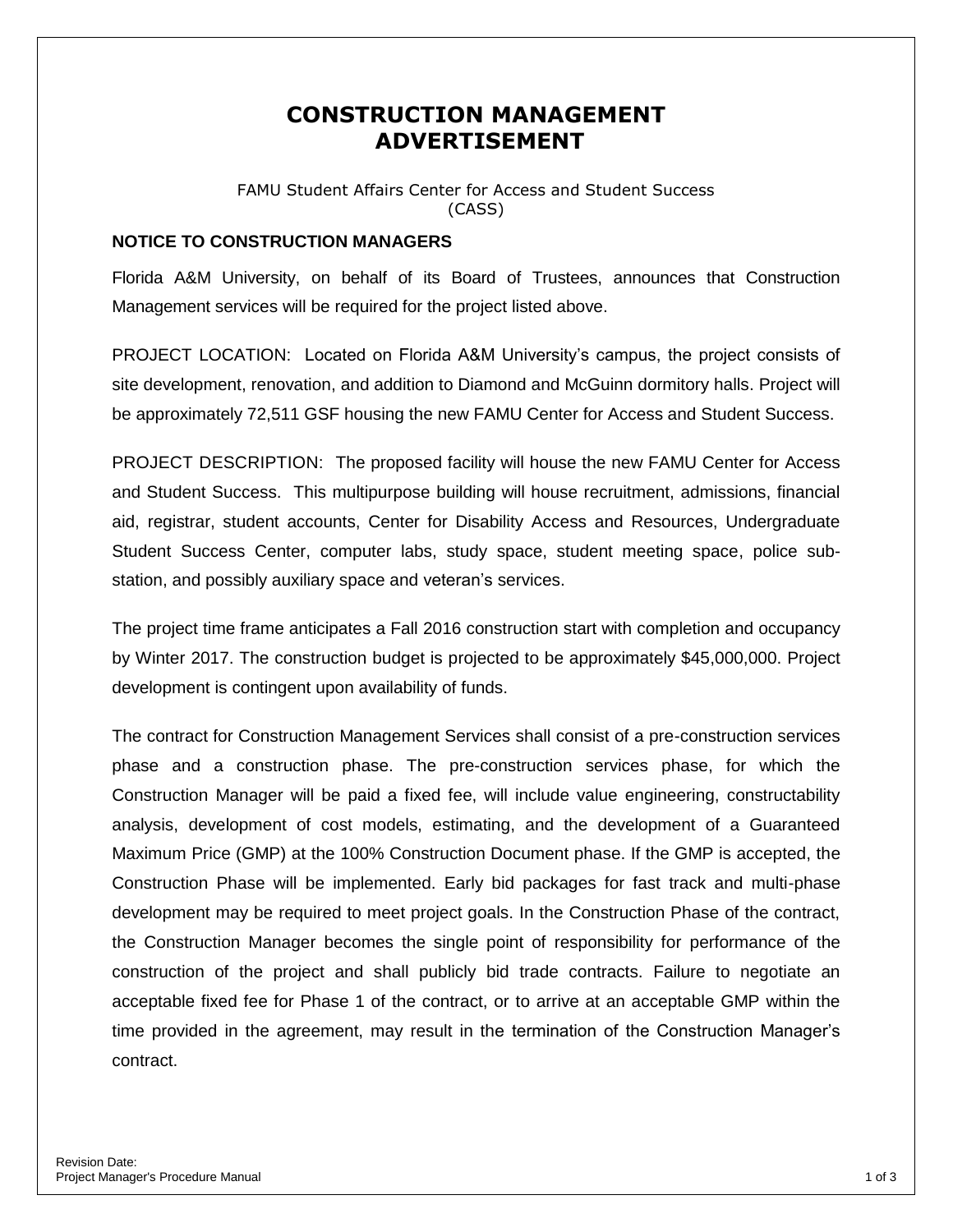Selection of finalists for interviews will be made on the basis of Construction Manager qualifications, including experience and ability related to renovations and additions; past experience; applicant's ability to provide service, bonding capacity; record-keeping, administrative ability, critical path scheduling expertise; cost estimating; cost control ability; quality control capability; qualification of the firm's personnel, and staff and consultants. Finalist may request a copy of the standard Florida A&M University Agreement Between Owner and Construction Management.

INSTRUCTIONS: The approved FAMU CM PQS form is available by contacting the University's Project Manager for this project, Mr. LaMont Eakins, 2400 Wahnish Way, Suite 100, 850-412-7511, emory.eakins@famu.edu. From the date of issuance of this Notice until a final selection of a Construction Manager is made or a notice of cancellation is posted, the Construction Manager must not make available or discuss its proposal, or any part thereof, with any member of the Selection Committee, unless permitted by the Project Manager, in writing, for purposes of clarification only, as set forth herein. Any individual associated with a Construction Manager who contacts members of the Selection Committee, regarding any aspect of this project, whether such contact be in person, telephone, or through electronic or written correspondence, may be determined to have violated the terms and conditions of this solicitation. If that determination is made, any proposal received from such an individual OR their company may be rejected as non-responsive and not subject to evaluation. If there are any changes or additions to the Project Managers information at any time in the process, participating Construction Manager's will be notified via an addendum to the Notice.

The Florida A&M University is an equal opportunity institution, and, as such, strongly encourages the lawful use of certified Minority and Women-owned Business Enterprises ("MBEs") in the provision of design and construction-related services by providing a fair and equal opportunity to compete for, or for participation in, design and/or construction-related services.

Questions regarding the Notice and/or process should be submitted via fax or email to the Project Manager. No oral communications shall be considered as a change to the Notice. FAMU may respond to questions deemed by the University to be material in nature via a written addendum to the Notice. Interpretation of the wording of this document shall be the responsibility of FAMU and that interpretation shall be final.

All postings referred to in this Notice will be posted electronically on the FAMU Facilities